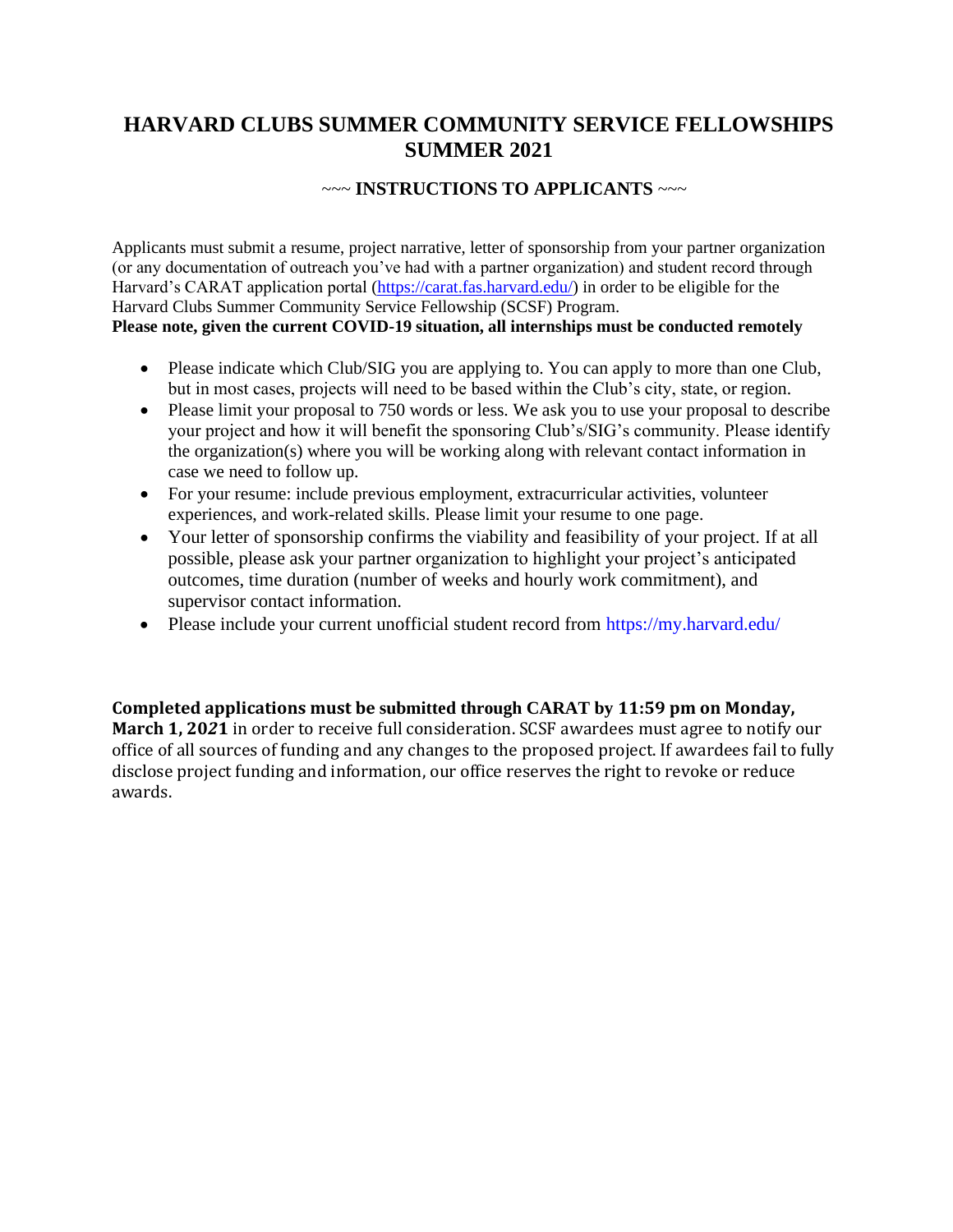### **HARVARD CLUBS SUMMER COMMUNITY SERVICE FELLOWSHIPS SUMMER 2021**

### ~~~ **PARTICIPATION GUIDELINES** ~~~

### **PROGRAM:**

For the summer of 2021, undergraduates will be chosen by Harvard Clubs and Shared Interest Groups (SIGs) across the U.S. and Canada to pursue public service projects in the host Clubs' communities. Fellowship stipends typically range from \$3,500 to \$5,000, however award amounts will be taken into consideration by participating Clubs/SIGs, based on the candidate's financial need. Fellows are expected to devote 10 weeks of full-time (35+ hours per week) involvement to their public service project. Given the current COVID-19 situation, all internships must be conducted **remotely**.

### **Please note that if you apply to more than one Club community or SIG, you must submit a separate application for each. Projects must be geographically based in the community or communities you are applying to for funding.**

Some host Club communities or SIGs offer more than one fellowship. Please see the Center for Public Service and Engaged Scholarship's website for club-specific information. More clubs may be added, so keep checking the website for new additions.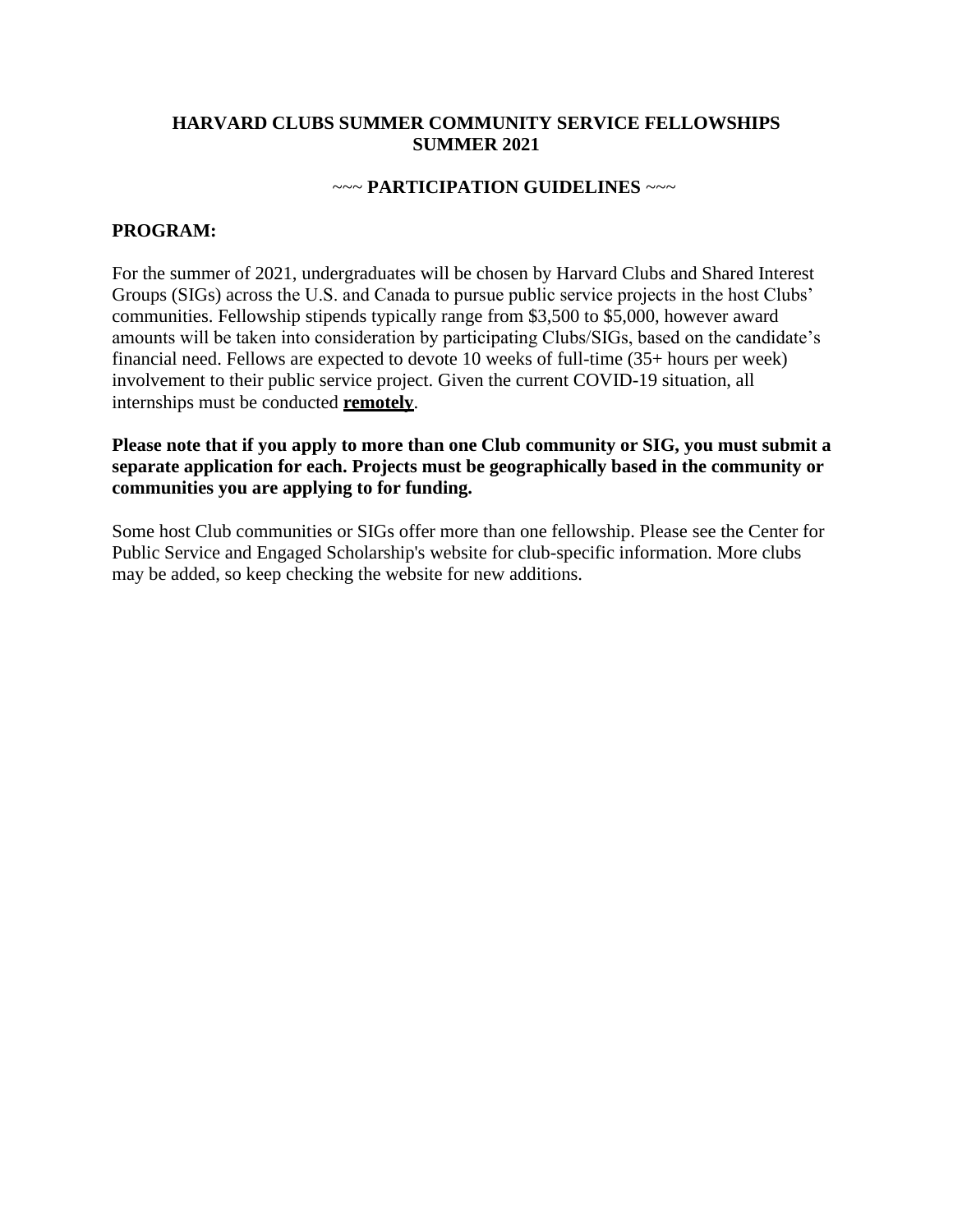# **2021 Participating Harvard Clubs/SIGs**

Please note that projects should be based in one of these geographic areas unless otherwise noted in the Club/SIG announcement on Crimson Careers. Please note that some Clubs/SIGs have identified organizations who are seeking help from students (this is noted in each listing on Crimson Careers).

- Harvard Asian American Alumni Alliance
- Harvard Black Alumni Society
- Harvard Club of Boston
- Harvard Club of Cape Cod
- Harvard Club of Dallas
- Harvard-Radcliffe Club of Kansas **City**
- Harvard Club of Minnesota
- Harvard Club of Phoenix
- Harvard Club of Rochester
- Harvard Club of San Diego
- Harvard Club of Seattle
- Harvard Club of Silicon Valley
- Harvard Club of Southern California
- Harvard Club of Southern Connecticut
- Harvard Club of St. Louis
- Harvard Club of Washington D.C.
- Harvard Club of Western Pennsylvania
- Harvard Real Estate Alumni **Organization**
- Harvard University Club of Houston

**Some Clubs/SIGs have identified organizations with which students must work or have identified organizations with which students could work. They may also have other Clubspecific requirements, found through the Crimson Careers online portal at [https://harvard](https://harvard-csm.symplicity.com/students)[csm.symplicity.com/students](https://harvard-csm.symplicity.com/students) (note: a key word search for "Harvard Club" will help you to find each Club's/SIG's particular listing).**

### **Additional Projects Funded by the Center for Public Service and Engaged Scholarship**

Our office is also willing to consider funding student-initiated public service projects located in the following cities/regions:

- Chicago
- Mississippi
- New Orleans
- New York City

*Note: Students will be asked to complete the Harvard Clubs application for this project even though projects will be funded by our office instead of the local Harvard Club for the cities listed above.*